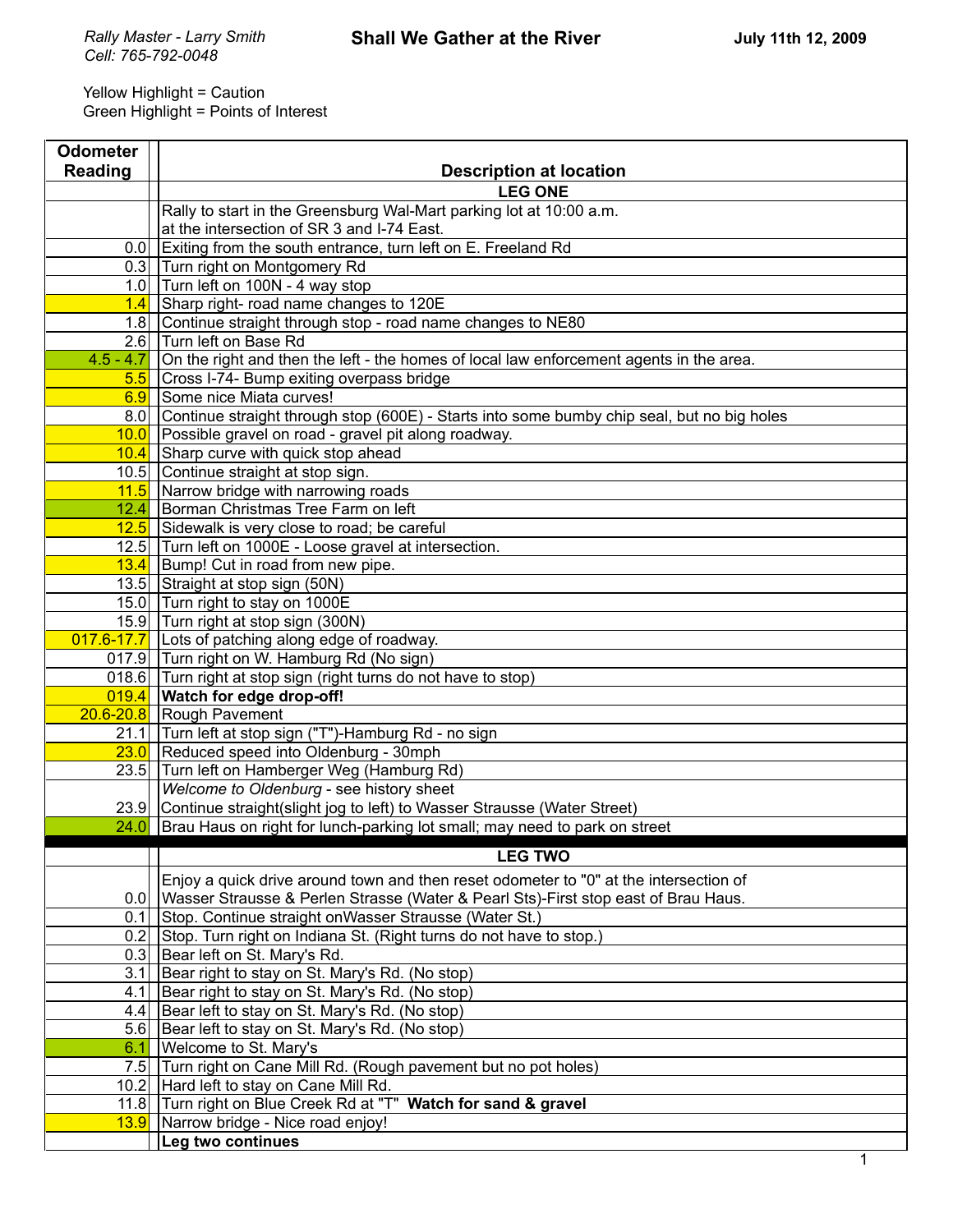|      | 15.0 Watch for small headwall coming out of curve                                                                                      |
|------|----------------------------------------------------------------------------------------------------------------------------------------|
| 15.7 | Go straight at stop sign (Pine Rd)                                                                                                     |
| 16.7 | Turn right on County Line Road                                                                                                         |
| 17.4 | Slow at dry ford                                                                                                                       |
|      | 17.5 Turn left on Blue Creek - St. Jacob's Church a nice place to pull off with parking.                                               |
|      | $\left  \frac{19.1}{18} \right $ Road makes a sharp left - watch for sand                                                              |
|      | 19.6 Turn right on St. Peters Rd - "No road sign"                                                                                      |
|      | <b>LEG THREE</b>                                                                                                                       |
|      | 0.0 Zero out in the middle of I-74 Overpass!!!                                                                                         |
|      | 0.6 Continue straight through stop onto Lawrenceville Rd (crossing SR 46)                                                              |
|      | 3.5 Continue straight through stop onto Weisburg Rd (N. Dearborn Rd)                                                                   |
|      | 4.6 Road curves to right - still Weisburg Rd                                                                                           |
|      | $\frac{4.9}{8}$ RR crossing                                                                                                            |
|      | 5.0 Bear left to stay on Weisburg Rd                                                                                                   |
|      | 6.0 Sharp left                                                                                                                         |
|      | 6.2 Road curves to the right - road still named Weisburg Rd                                                                            |
|      | 7.2 Turn left staying on Weisburg Rd. (Benning to the right)                                                                           |
|      | 7.4 Sharp right                                                                                                                        |
|      | 7.5 Turn left onto Ester Ridge Rd                                                                                                      |
| 8.7  | Watch for mailboxes close to road edge in curve.                                                                                       |
|      | <b>CAUTION!</b> - Unforgiving edge drop-offs here and there next few miles.                                                            |
| 9.5  | Very tight curve to left                                                                                                               |
| 9.6  | Cross bridge slowly to view the waterfall to the left - if not dried up. Hole in road in other lane.                                   |
| 9.7  | Narrow underpass and non-forgiving edge drop offs!                                                                                     |
|      | 10.6 Turn right onto Geiger - road in poor shape                                                                                       |
|      | 12.3 Stop. Turn right onto York Ridge                                                                                                  |
|      | 13.0 Turn right onto Burtzlebach Rd - Optional Restroom break                                                                          |
|      | Marathon Station/Windolff's Grocery & Tavern - Gas and Restrooms available                                                             |
| 13.0 | Continue on Burtzlebach Rd towards Bonnell Rd - roller coaster hills                                                                   |
| 15.0 | <b>Tight curves</b>                                                                                                                    |
|      | 15.9 Turn left on Bonnell Rd                                                                                                           |
|      | 16.5 A row of historic rock wall along the left side of road.                                                                          |
|      | 17.9 Straight at intersection of Collier Ridge ; You will go under two unique arched railroad underpasses.                             |
|      | 19.3 Stop. Welcome to Guilford, IN - Turn right on Washington St.                                                                      |
| 19.6 | Guilford Park on right - Covered bridge & restrooms - gate should be open                                                              |
|      | The original covered bridge burnt in 1993 - Larry was the county engineer at the time and over saw the construction of this bridge and |
|      | others you will cross during this route.                                                                                               |
|      | Turn right out of park to SR1                                                                                                          |
|      | <b>LEG FOUR</b>                                                                                                                        |
|      | 0.0 Right on SR 1; ZERO ODOMETER!                                                                                                      |
| 1.3  | Turn right on Pribble Rd.-rough pavement in areas.                                                                                     |
| 1.9  | Bad spots on hill                                                                                                                      |
| 3.1  | Top view of Perfect North Slopes on the left                                                                                           |
| 4.3  | Turn right on Bielby Rd. (SR48)                                                                                                        |
| 7.4  | Turn left on SR 148 going towards Aurora, IN (Blue water towers.)                                                                      |
| 11.6 | Going into a couple of switchbacks                                                                                                     |
|      | 12.5 Turn right on US 50 at stop light-merge over to far left lane immediately for next left.                                          |
|      | 12.6 Turn left on George St. at stop light                                                                                             |
|      | 12.8 Go straight at stop sign                                                                                                          |
|      | 12.9 Turn left at stop light (George St & SR156)- Welcome to Aurora                                                                    |
|      | 13.0 Turn left at stop light (3rd St./SR156)                                                                                           |
|      | 13.3 Enter riverside park on left - Restrooms available and walkway along river                                                        |
|      | Last restroom break for 50 miles!                                                                                                      |
|      |                                                                                                                                        |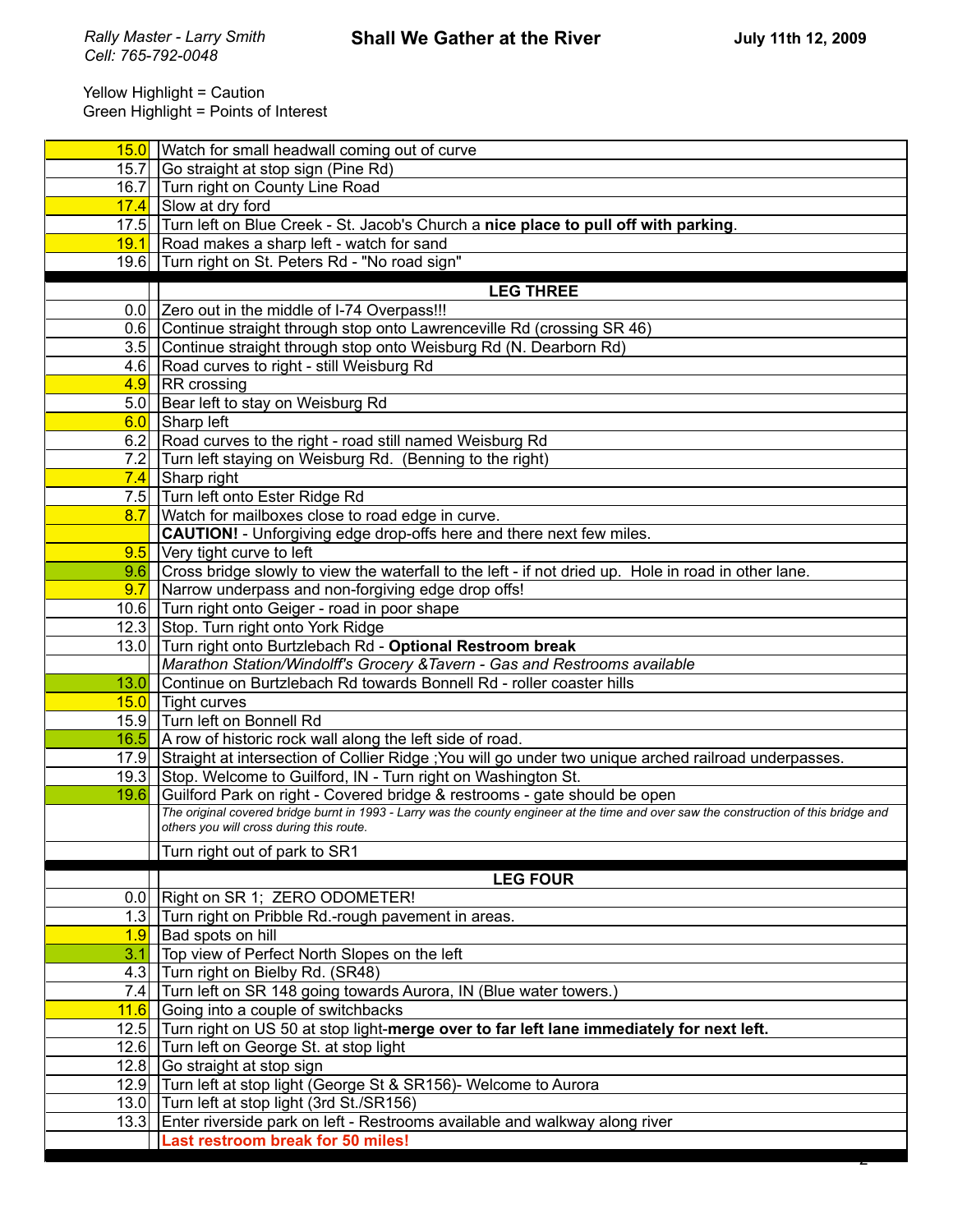|      | <b>LEG FIVE</b>                                                                                         |
|------|---------------------------------------------------------------------------------------------------------|
|      | 0.0 ZERO ODOMETER as you leave the park                                                                 |
|      | 0.0 Turn left on SR156                                                                                  |
| 6.1  | Turn right on Bellview LN                                                                               |
|      | $7.0$ River view on right                                                                               |
|      | 9.0 Turn right on Salem Ridge Rd.                                                                       |
|      | 10.5 Pot hole on edge of pavement.                                                                      |
|      | 13.5 Turn right on Neilson Rd. Neilson will turn into Cole LN                                           |
|      | 18.1 Cross US 50 going straight onto Gatch Hill Rd.                                                     |
|      | 19.3 Turn left on Lower Dillsboro Rd.                                                                   |
|      | 19.6 - 19.8   Bad slip along edge of roadway - watch for edge drop offs.                                |
|      | 20.1 Turn right on Chesterville Rd at stop sign                                                         |
|      | 20.2 R.R. Crossing                                                                                      |
|      | 20.2 Turn left to stay on Chesterville Rd.                                                              |
|      | 21.6 Turn left onto South Hogan                                                                         |
|      | $21.9$ 1 lane road - VERY NARROW - road continues with edge drop offs                                   |
|      | 23.9 Sharp left - narrow bridge and RR crossing                                                         |
|      | 24.8 Turn left onto Station Hollow - Road narrow and curvy                                              |
|      | 25.6 Cross US 50 - Go straight to follow SR262                                                          |
| 29.1 | Very sharp curve at bottom of hill.                                                                     |
|      | 29.6 Turn right on Milton-Bear Branch Rd.                                                               |
|      | 30.0 Ruff pavement                                                                                      |
| 36.1 | Straight at 4-way stop - Welcome to Bear Branch                                                         |
|      | 38.9 Turn left at SR250 "T" and immediate right on Fairview Rd. (intersection has a slight jog)         |
|      | 43.4   Turn right on SR56                                                                               |
|      | 44.9 Welcome to Mt. Sterling                                                                            |
|      | 48.6   Welcome to Vevay                                                                                 |
|      |                                                                                                         |
|      | 48.9 Turn right on SR56                                                                                 |
|      | 49.7   Ogle Haus (Best Western) on the left                                                             |
|      | Route Home on Sunday or whenever you choose.                                                            |
|      | 0.0 ZERO ODOMETER at the intersection of SR56 & SR156 in Vevay (Main & Ferry)                           |
|      | 0.0 Take SR 56 East (Ferry St.) - turns into Turnpike St.                                               |
| 3.7  | Welcome back to Mt. Sterling                                                                            |
|      | 3.9 Go straight in corner at Mt. Sterling turning onto Bennington Rd.                                   |
|      | 10.3 Welcome to Bennington                                                                              |
|      | 11.0 Turn right on SR 250                                                                               |
|      | Watch for Amish buggies - Amish Country!                                                                |
| 12.8 | Turn left on Aaron Rd.                                                                                  |
|      | 14.6 Turn right on Knigga Rd.                                                                           |
|      | 15.6 Turn right at "T".                                                                                 |
|      | 16.5 Turn left on Bear Creek Rd.                                                                        |
|      | 17.8 Sharp curve w/ edge drop off - Road truns bad and very narrow!                                     |
|      | $\frac{18.0}{ }$ Cut in road from new pipe - gravel.                                                    |
| 18.2 | New Bridge with gravel approaches!                                                                      |
| 19.7 | Bear left at yield - Road turns into 900S                                                               |
| 20.7 | Turn right at 575E - 4-way stop.                                                                        |
| 21.2 | Bump!                                                                                                   |
|      | 22.2 Turn right on SR 62 - Welcome to Friendship - location of the National Mussle Loaders conviention. |
| 23.9 | <b>Welcome to Farmers Retreat</b>                                                                       |
| 28.5 | <b>Welcome to Dillsboro</b>                                                                             |
| 29.1 | Turn left on North St. which turns into Spangler Rd.                                                    |
| 29.5 | Bump at crest of hill!                                                                                  |
|      | 31.2 Turn right on Stoops Rd.<br>32.0 Turn right on US 50                                               |